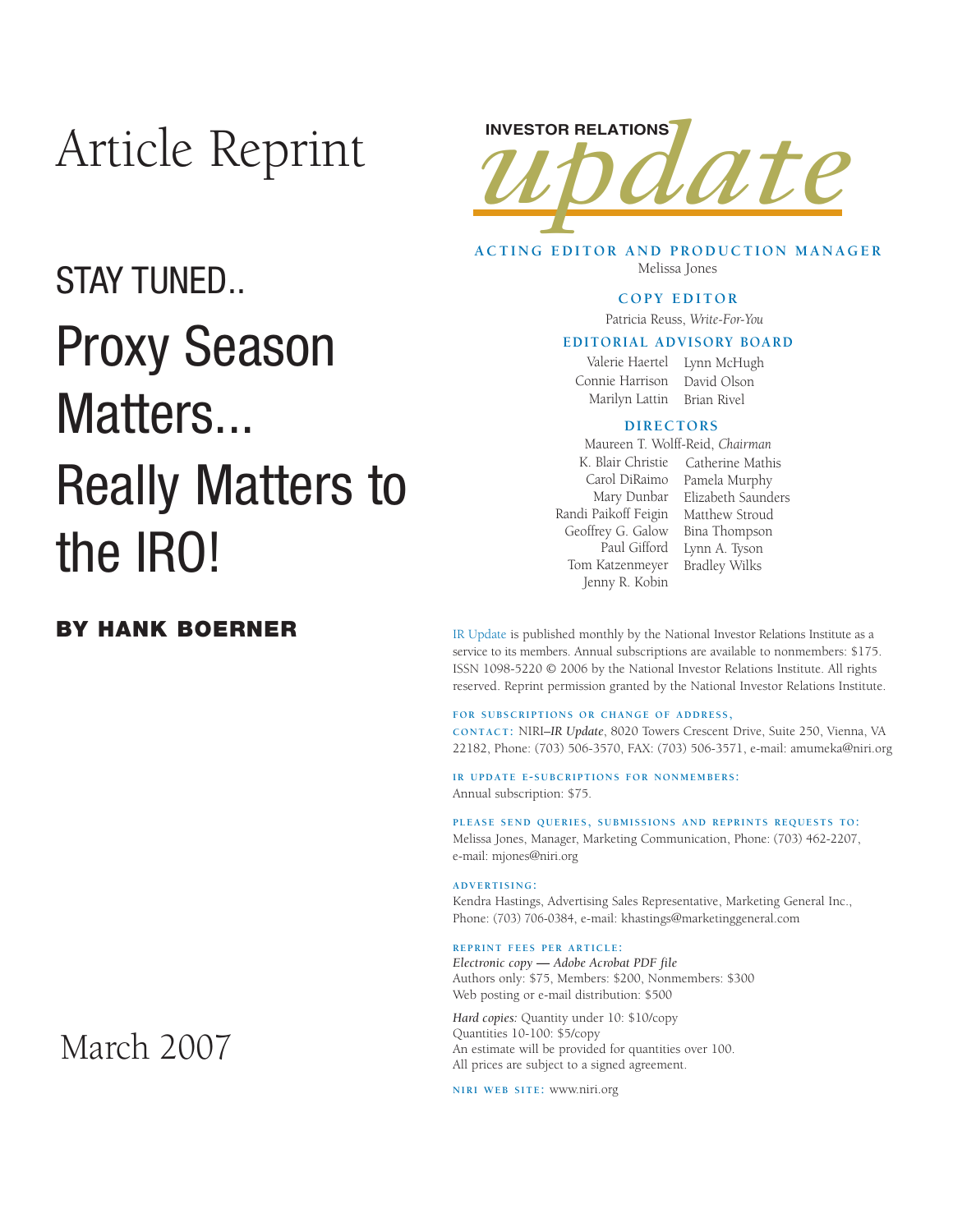#### **HANK BOERNER'S STAY TUNED**

# PROXY SEASON MATTERS… REALLY MATTERS TO THE IRO! **STAY TUNED...**

#### **BY HANK BOERNER**

Finning is never and the annual proxy season is in fun get<br>and why does this matter to the investor relations office<br>The dramatic changes taking place in recent proxy sea<br>— and the sea changes to come in 2007 and 2008 — co pring is here and the annual proxy season is in full gear and why does this matter to the investor relations officer? The dramatic changes taking place in recent proxy seasons change the basic nature of investor relations and directly impact the role of the IRO. This may be a bold prediction, but just look at the power players now engaged in your company's proxy campaigns — not just in proxy season, but increasingly, yearround — and how their concerns are reshaping shareowner-corporate relations and communications.

Consider the long journey bringing us to proxy season 2007: The modern corporation is a very complex web of interconnected and often competing interests. The start of the enterprise was probably straightforward: founders used their own funds and/or offered partial ownership to early providers of capital; after the initial public offering a broader and more diverse base of owners resulted and complexity quickly set in. The disparate base of shareowners elected representatives to look after their

interests — the board of directors, most elected annually in proxy votes. Directors as part of their duties recruit and appoint senior managers whom they then monitor and hold accountable. We might consider hiring and firing the CEO among the board's most important duties to shareowners.

There are many other duties of the board, but investors are now intensely focusing now on the "who," "how" and "what" of director stewardship. Director elections are primary opinionshaping arenas for activist investors. The dominant form of electing directors has been the *plurality* system — directors being voted into office with just one share vote cast (could be their own), unless another candidate opposed them. Getting an opponent on the ballot is a Herculean task for shareowners — which means that until now it has been very difficult for shareowners to vote someone *off the board* or *deny* the candidate his or her board seat. That is changing — and the changes will impact you.

The California Public Employees' Retirement System began a major campaign in March 2005 to change corporate electoral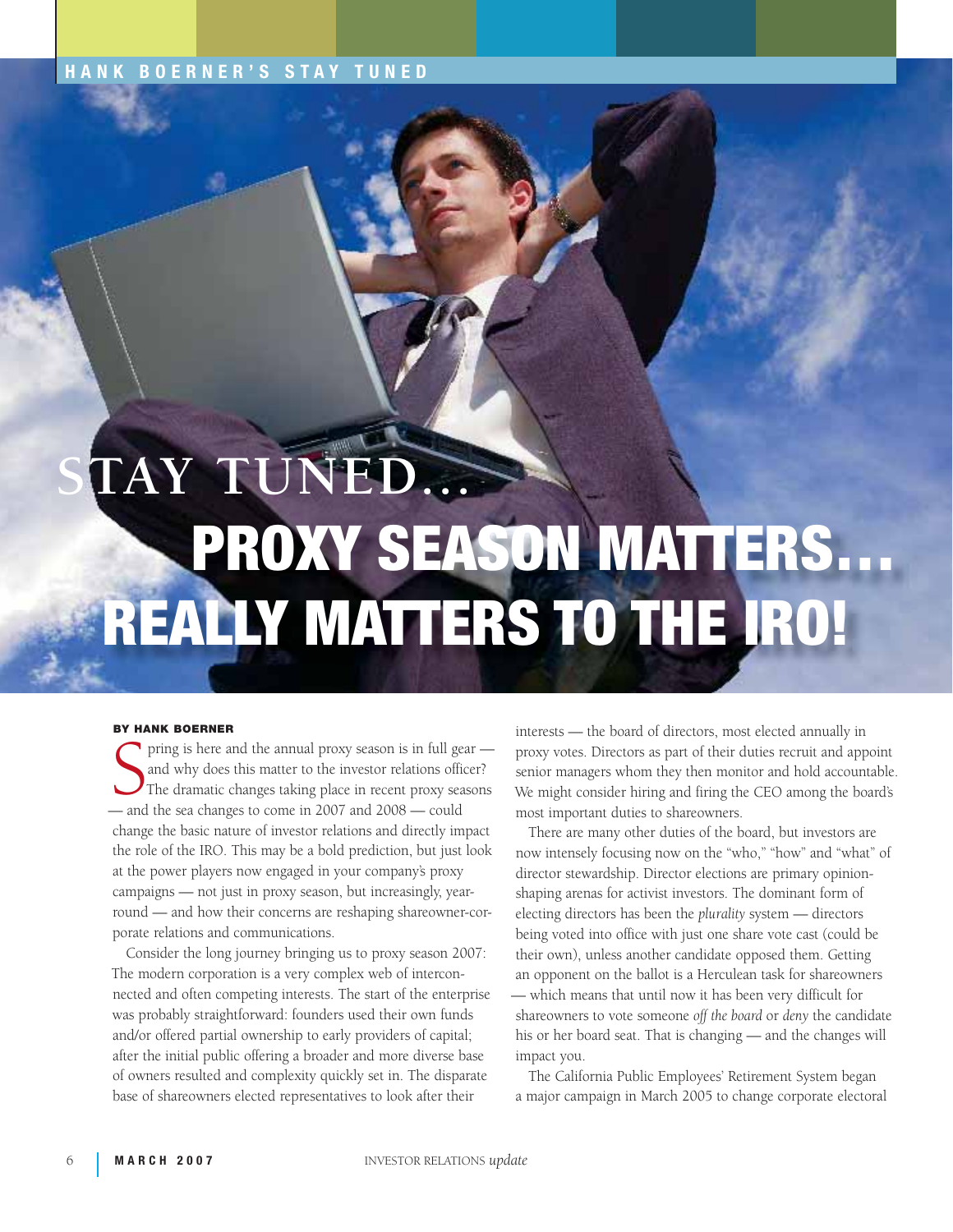

*Hank Boerner*

practices, calling on companies to voluntarily change their bylaws or charters to implement majority voting; if that won't work, CalPERS called on the SEC and major stock exchanges to implement majority voting. The trigger for this action was the 2004 proxy season, in which 16 directors at nine companies did not get 50 percent of votes cast, raising the ire of institutional activists like CalPERS.

Other investors have joined the parade. Issues surrounding proxy voting complicate shareowner-board, shareowner-manager and board-manager relations. Annual proxy seasons have moved from being mundane and often ignored events to well-publicized and sometimes titanic struggles. These struggles pit directors (elected by shareowners) against shareowners, and C-suite execs seemingly against the interest of the owners of the enterprise. Complexity, indeed! Welcome to the modern corporate governance movement.

**Stay Tuned to...** current proxy season issues continue to flatten out linear style and become perennial and year-round, not just once yearly dramas. The focus on key issues for a growing number of investors is continuous; watch investor reaction to upcoming disclosure on CEO compensation and you'll see campaigns gearing up in 2007 for the 2008 proxy season. Directors ignore shareowners now at their own peril. The dust up at Home Depot at its last AGM — no directors were present — continues to ripple through the institutional investor community.

**Stay Tuned to...**the current corporate governance campaigns waged by activist investors. Here's your top-line 2007 agenda:

**• Demand for majority vote for directors.** The noises you hear, increasing in volume and more edgy in tone, are the voices of investors clamoring for adoption of majority voting for directors. The Council of Institutional Investors (CII) and the National Association of Corporate Directors (NACD) recently joined forces to issue governance recommendations to boards *("Looking Back, Looking Forward")* which included allowing directors to be elected by a majority of those voting proxies.

**• Investors demand say in CEO and "C" suite compensation approval by boards.** Investors want their input to have an impact — a direct *yea* or *nay* on senior exec comp. Watch this trend. In February of this year, Aflac, a large supplemental health insurance provider, became the first U.S. company to offer its shareholders a say in how much executives get paid. An advisory vote on annual comp will begin with the 2009 proxy

vote. At least 50 U.S. companies have this "say-on-pay" resolution up for vote this year, says ISS. Said Aflac Chair Dan Amos: "Shareholders, as owners of the company, have the right to know how executive compensation works." In the United Kingdom, companies have had similar practices in place since 2002.

**• Separate Chair and CEO posts.** More investors are on board with this concept; the slowly unfolding drama related to board backdating of stock options could create real pressure to create separate posts, with CEOs the only executive board members reporting to full-time independent chairs. The revelations at Apple Computer Inc that senior managers may have falsified stock-option documents (Dow Jones, December 27, 2006) points to the need for more separation of board and management in important matters and more independence in board operations, such as approval of stock options.

**• Pressuring boards to change corporate strategies.**  Breeden Partners (headed by former SEC Chairman Richard Breeden) bought five percent of Applebee's International (the restaurant chain) stock and demanded that the board cut spending, reduce the number of "owned" facilities and put four Breeden-nominated candidates on the board! Similar investor pressure at Home Depot following the departure of the CEO gave activist Relational Investors LLC a board seat for its prin-



INVESTOR RELATIONS *update* **MARCH 2007** 7